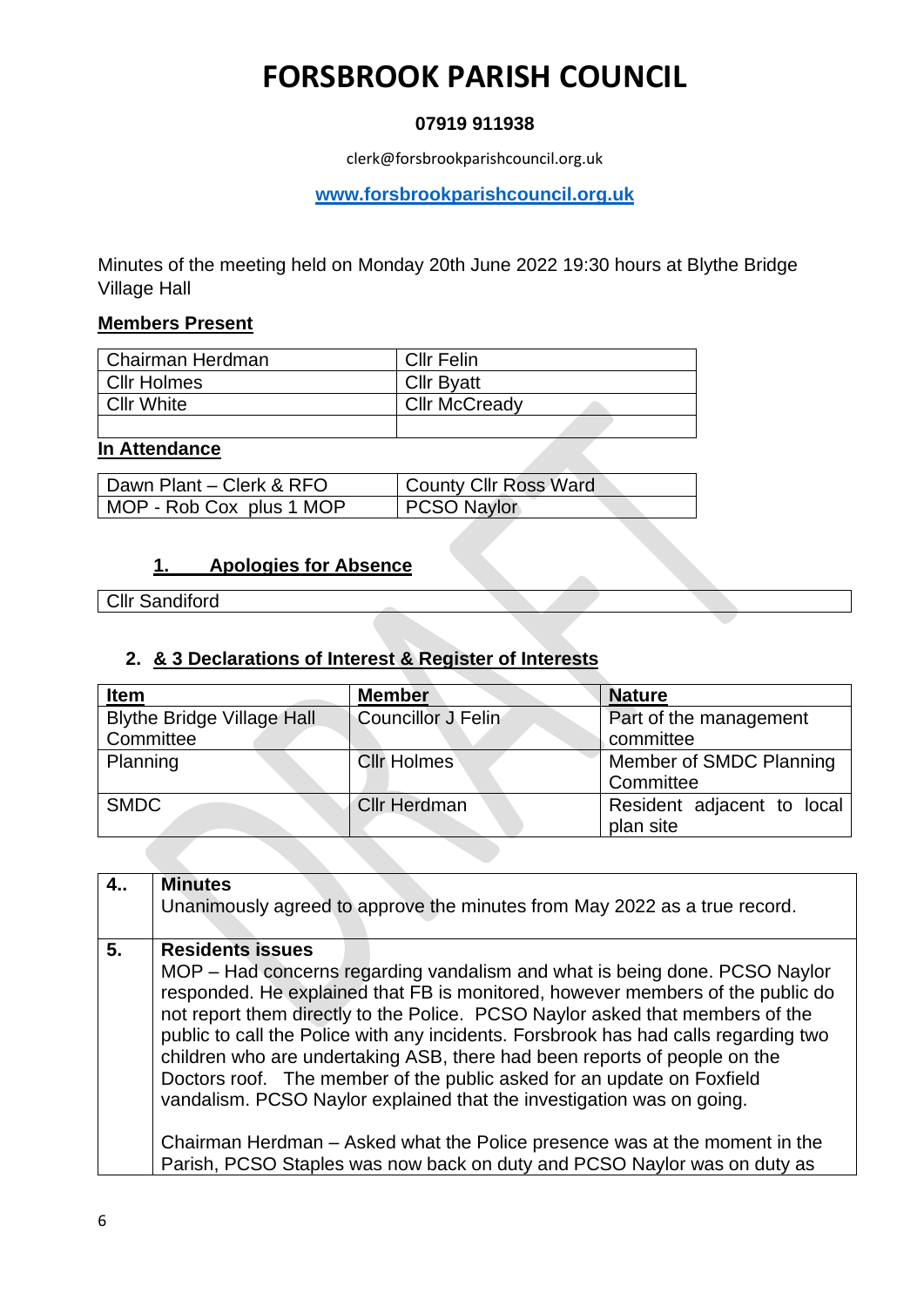### **07919 911938**

clerk@forsbrookparishcouncil.org.uk

## **[www.forsbrookparishcouncil.org.uk](http://www.forsbrookparishcouncil.org.uk/)**

|                | well. There is a new patrol strategy where the response Police Officers are now<br>based at Leek so a better presence for the Moorlands.                                                                                                                                                                                                                                                                                                                                                                                                                                                                                                                                                                                                                                                     |
|----------------|----------------------------------------------------------------------------------------------------------------------------------------------------------------------------------------------------------------------------------------------------------------------------------------------------------------------------------------------------------------------------------------------------------------------------------------------------------------------------------------------------------------------------------------------------------------------------------------------------------------------------------------------------------------------------------------------------------------------------------------------------------------------------------------------|
|                | The Clerk asked the PCSO to pop into the cemetery if possible as a car had been<br>parking up by the shed.                                                                                                                                                                                                                                                                                                                                                                                                                                                                                                                                                                                                                                                                                   |
|                | CIIr White asked if a community resolution orders would be more appropriate as<br>the perpetrators are minor. Is there capacity of community lead intelligence.                                                                                                                                                                                                                                                                                                                                                                                                                                                                                                                                                                                                                              |
|                | CIIr Byatt stated that utilising the FB messenger service for the Police is good.                                                                                                                                                                                                                                                                                                                                                                                                                                                                                                                                                                                                                                                                                                            |
|                | Rob – MOP – The Police need to get into school to foster the relationship.<br>Hopefully post Covid restrictions the Police will be able to get entry back into<br>school.                                                                                                                                                                                                                                                                                                                                                                                                                                                                                                                                                                                                                    |
|                | Parking on Cheadle Road at school time is dangerous and needs a Police Officer<br>present. PCSO Naylor will liase with the enforcement team.                                                                                                                                                                                                                                                                                                                                                                                                                                                                                                                                                                                                                                                 |
|                | Stallington Road at William Amory parking is an issue and Red Lines are needed.<br>CIIr Ward said that the issue needs addressing instead of moving the issue.                                                                                                                                                                                                                                                                                                                                                                                                                                                                                                                                                                                                                               |
| $6\phantom{1}$ | <b>County and District Reports</b><br>Cllr Flunder addressed the meeting as cabinet member for regeneration. SMDC is<br>putting up two levelling up bids for a grant, one in Karen Brady's area and one in<br>Bill Cash area. He has asked for support from Cheadle and Leek and would like<br>support from Forsbrook to apply to the bid. The package for Cheadle is the full<br>development of the leisure centre in Cheadle. Cllr Flunder asked the meeting for a<br>letter of support from the Parish Council. The bid is 20 million pounds. The leisure<br>Centre in Cheadle will stay on the same site. The Levelling up fund deadline is July<br>6 <sup>th</sup> 2022. The Council would have an extraordinary meeting on 27 <sup>th</sup> June 2022 at<br>6pm to discuss the matter. |
|                | County Cllr Ward – Report has been sent to the Clerk and she would circulate, any<br>questions please email Cllr Ward directly.                                                                                                                                                                                                                                                                                                                                                                                                                                                                                                                                                                                                                                                              |
|                | County Council has been given a grant to increase bus usage as it is at an all time<br>low.                                                                                                                                                                                                                                                                                                                                                                                                                                                                                                                                                                                                                                                                                                  |
|                | 5.5 million grant for help with the economic crisis and applications can be made via<br>SCC web site.                                                                                                                                                                                                                                                                                                                                                                                                                                                                                                                                                                                                                                                                                        |
|                | CIIr Ward is a cabinet member responsibly for community which includes CCTV.<br>Cllr Ward is looking into the CCTV in the Parish.                                                                                                                                                                                                                                                                                                                                                                                                                                                                                                                                                                                                                                                            |
|                | Cllr Flunder gave an update on SMDC and the change of leadership.                                                                                                                                                                                                                                                                                                                                                                                                                                                                                                                                                                                                                                                                                                                            |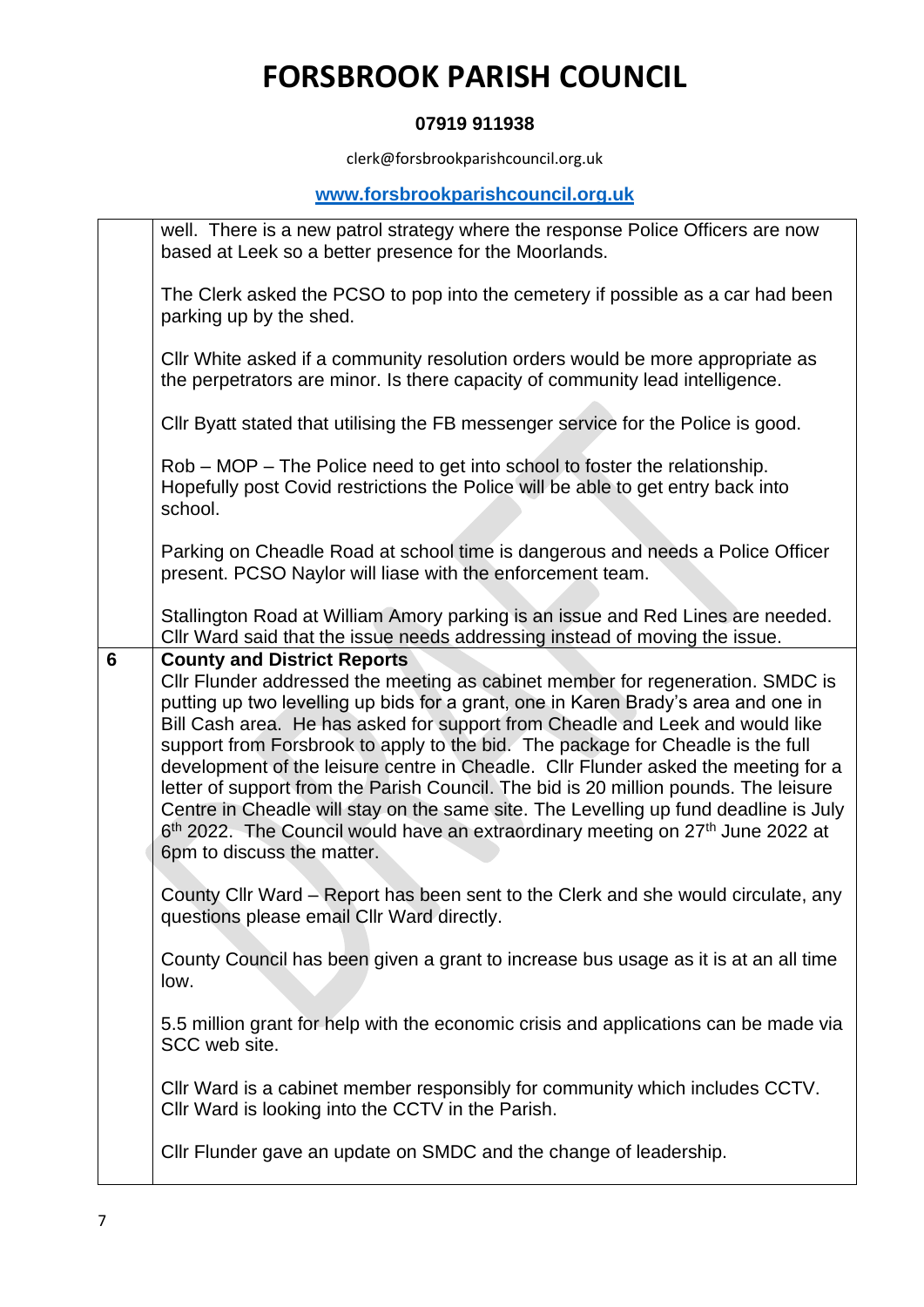## **07919 911938**

clerk@forsbrookparishcouncil.org.uk

## **[www.forsbrookparishcouncil.org.uk](http://www.forsbrookparishcouncil.org.uk/)**

|     | Play and Outdoor sports development plan was presented at SMDC and Charman<br>Herdman explained the details. |
|-----|--------------------------------------------------------------------------------------------------------------|
| 7.  | <b>June Accounts</b>                                                                                         |
|     | a) June accounts                                                                                             |
|     | Unanimously agreed to approve, and payment list available on the web site.                                   |
|     |                                                                                                              |
|     | b) Bank Reconciliation (previously circulated by email and available on the web                              |
|     | site)                                                                                                        |
|     | c) YTD and Budget Scrutiny report circulated.                                                                |
| 8   | <b>Clerks report</b>                                                                                         |
|     | Update on CILCA - The Clerk informed the Councillors that she was very close to                              |
|     | completion.                                                                                                  |
|     |                                                                                                              |
|     | Parishes Together meeting                                                                                    |
|     | Cllr Sandiford, Chairman Herdman and The Clerk will attend.                                                  |
|     | Cemetery works required and wildlife camera – Clerk will order signs and wildlife                            |
|     | cameras and bring the costs to the next meeting.                                                             |
|     |                                                                                                              |
|     | <b>Grant for St Peters Messy Church activities</b>                                                           |
|     |                                                                                                              |
|     | Add to the extraordinary agenda.                                                                             |
|     |                                                                                                              |
| 9   | <b>Correspondence</b>                                                                                        |
| 10. | <b>Update on Police House project</b>                                                                        |
|     | Due to exchange very soon.                                                                                   |
| 11  | Update on the Plants / Watering for 2022                                                                     |
|     | The summer plants were now in and Martin the Handyman was watering them.                                     |
| 12  | <b>Queens Jubilee</b>                                                                                        |
|     |                                                                                                              |
|     | Chairman Herdman thanked everyone for their help, a MOP had approached Cllr                                  |
|     | Felin and thanked the Parish Council for their efforts. The Marquee was a                                    |
|     | success.                                                                                                     |
|     | The hog roast was not to be repeated. The bands were good.                                                   |
| 13  | <b>Remembrance Day and Christmas Event</b>                                                                   |
|     | It was agreed to host a Christmas event. Cllr Yates asked if we can contact the                              |
|     | shops to see if they will decorate their buildings. The power point at the library                           |
|     | needs to be used. The Clerk would look into purchasing the Christmas Tree                                    |
|     | brackets for the shops.                                                                                      |
|     | The Remembrance Day would be back to normal. Cllr Yates asked for a eyes right                               |
|     | at the Egerton Memorial.                                                                                     |
|     |                                                                                                              |
|     | Clerk would investigate the moving of the plug to the Egerton memorial.                                      |